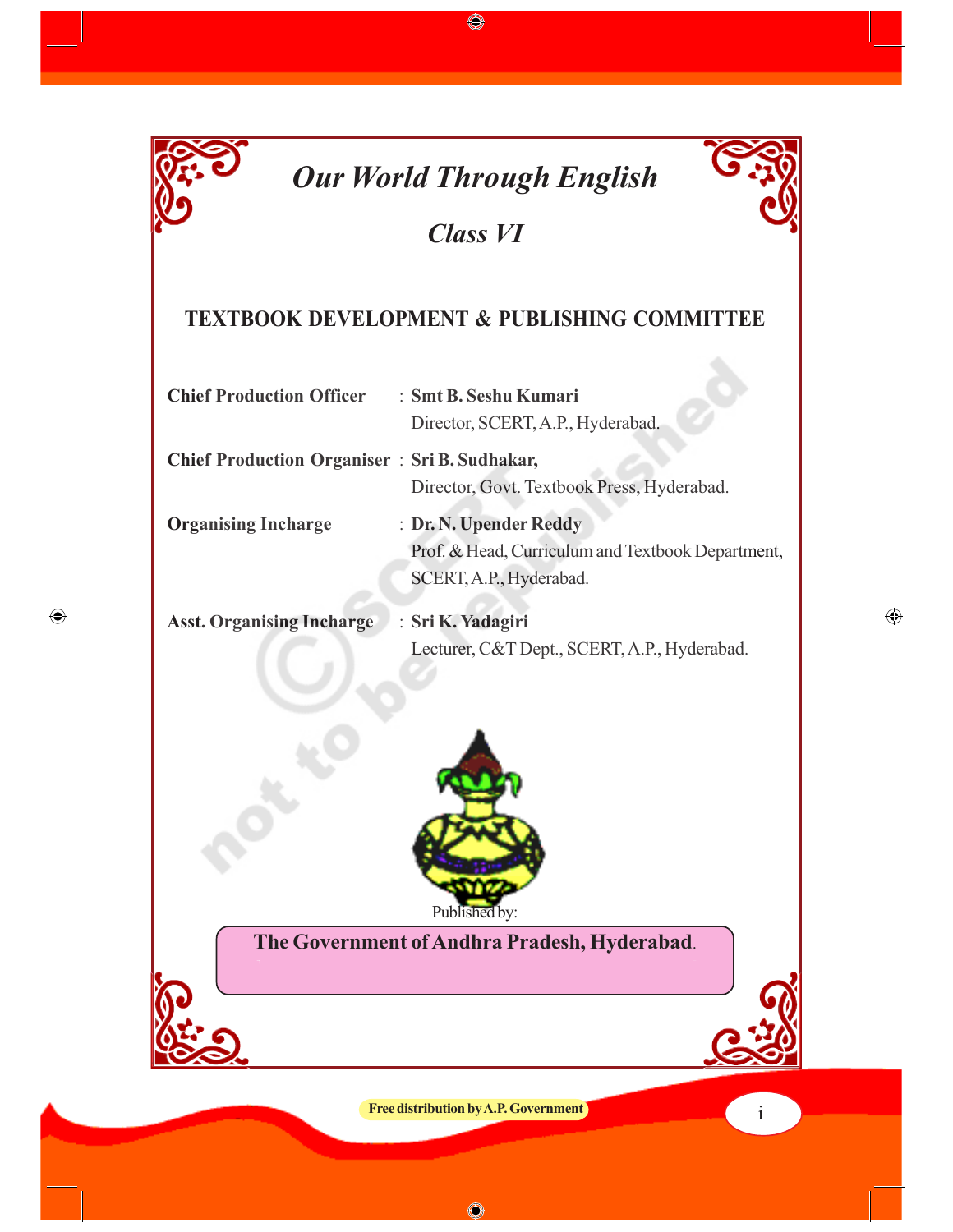

 $\bigcirc$ 

### **© Government of Andhra Pradesh, Hyderabad.**

*New Edition First Published 2012*

◈

#### All rights reserved.

No part of this publication may be reproduced, stored in a retrieval system, or transmitted, in any form or by any means without the prior permission in writing of the publisher, nor be otherwise circulated in any form of binding or cover other than that in which it is published and without a similar condition including this condition being imposed on the subsequent purchaser.

The copyright holder of this book is the Director of School Education, Hyderabad, Andhra Pradesh.

 $\bigoplus$ 

This book has been printed on 80 G.S.M. White Paper Title Page 140 G.S.M. White Cover Paper (MF)

**Free distribution by A.P. Government**

*Printed in India* at the Andhra Pradesh Government Textbook Press, Mint Compound, Hyderabad, Andhra Pradesh.



**Free distribution by A.P. Government** ii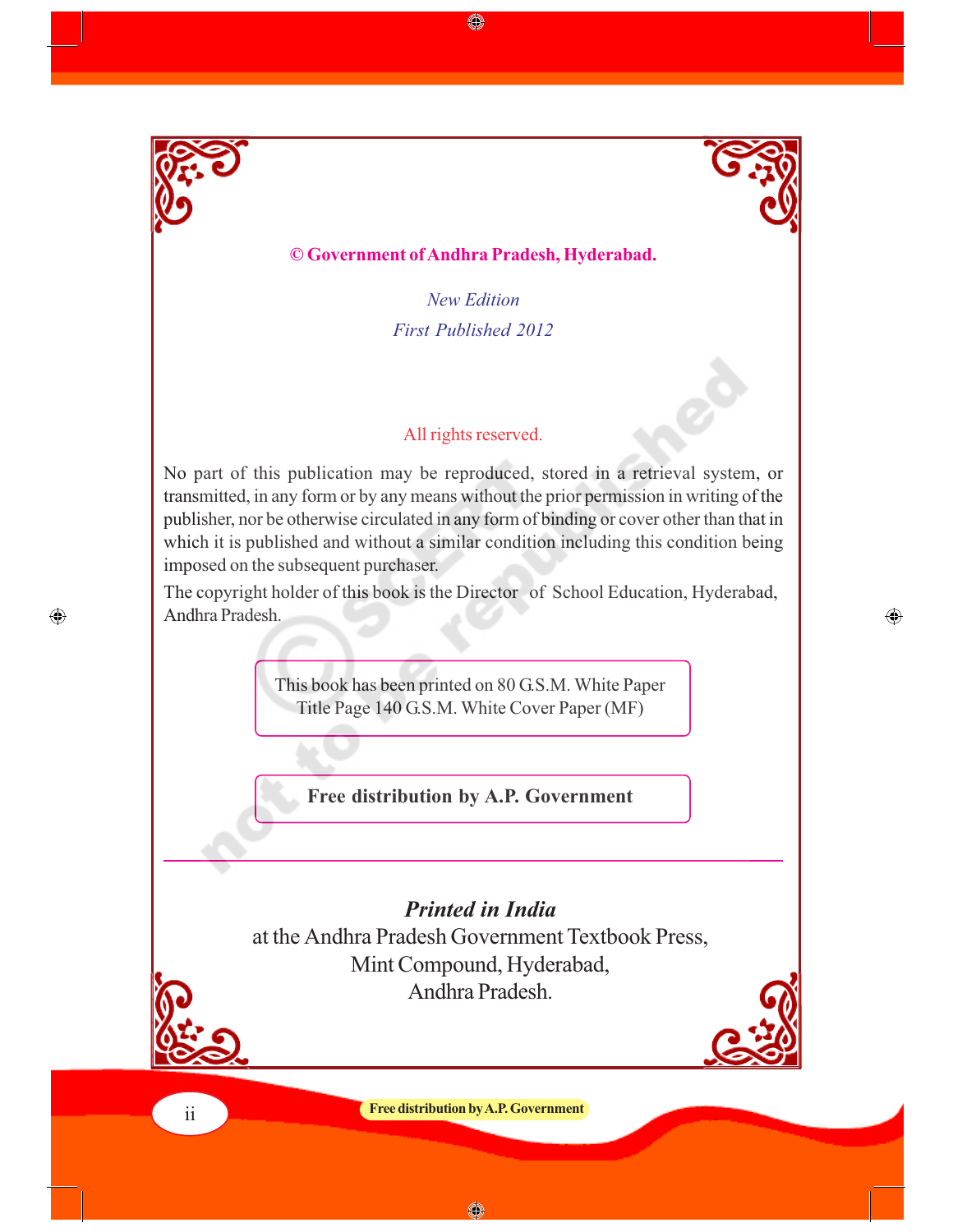

⊕

# **Textbook Development Committee**

♠

#### **Members**

**Dr. P. Dinakar,** SA, ZPSS, Venkatapur (Kalan), Warangal Dist. **Sri K. Daniel Prabhakar**, SA, ZPHS, Markapuram, Prakasam Dist. **Sri B. Manikya Sastry,** SA, GHS, Mynampadu, Prakasam Dist. **Dr. M. Manjusha,** Lecturer, IASE, Masab Tank, Hyderabad. **Sri YGK. Murthy,** Staff Tutor, ELTC, DIET, Khammam Dist. **Sri S. Satyanarayana,** SA, ZPSS, Manchu Konda, Khammam Dist. **Sri G. Sreenivasa Rao,** Tutor, DCE, Krishna Dist. **Smt N. Sri Devi,** Chief Tutor, DCE, Visakhapatnam Dist. **Sri K. Srinivasa Rao,** SA, ZPSS, Thallada, Khammam Dist. **Sri M. Venkateswarlu,** SA, GHS, Narendra Nagar, Warangal Dist **Sri K. Ramesh Rao,** SA, GHS, Huzurabad, Karimnagar Dist.

#### **Academic Coordinators**

**Sri K.Venkata Rama Rayudu**, HM, ZPPHS Patha Tungapadu, East Godavari District **Dr. A. Ramakrishna Rao,** Officer in-charge, ELTC, DIET, East Godavari Dist.

#### **Chief Coordinator**

**Dr. P. Jani Reddy**, Lecturer, DIET, Vikarabad, Ranga Reddy Dist.

#### **Academic Advisors**

**Dr. Jayasheelan**, Rtd. Professor, E.F.L.U., Hyderabad **Dr. D. Kanakadurga**, Rtd. Professor, Osmania University, Hyderabad. **Smt Adithi Majumder,** Faculty Assistant, Vidya Bhawan Education Resource Centre, Udaipur

#### **Editors**

**Dr. A.L.Khanna**, ELT Consultant, Formerly Asst. Professor , Unversity of Delhi **Dr. K. N. Anandan**, Linguist & ELT. Expert from Kerala

**Chief Editor Dr. Rama Kant Agnihotri**, Rtd. Professor, University of Delhi

#### **Illustrators**

**Sri Ch. Venkata Ramana**, SGT, PS. Veeryanaik Thanda, Nalgonda Dist. **Sri Narasimhulu,** SA, UPS, Burgupally, Rangareddy Dist.



⊕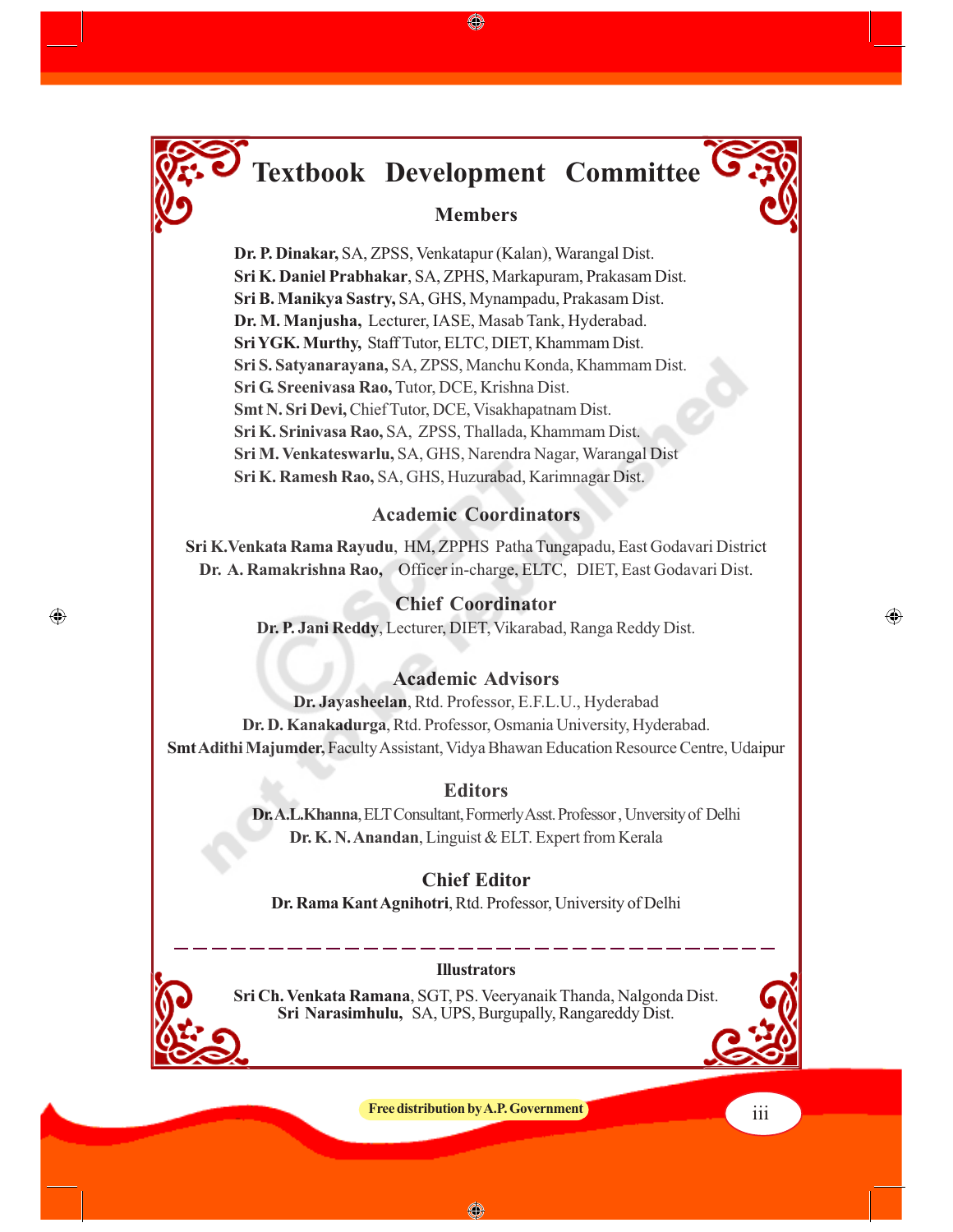

# **Preface**

⊕



⊕

The State Council of Educational Research and Training has developed the State Curriculum Framework - 2011 and Position Papers in tune with the National Curriculum Framework - 2005 and the Right to Education Act - 2009. Accordingly a new set of textbooks have been designed to be introduced in a phased manner. In the year 2012-13, the first of this series of textbooks have been developed for classes I, II, III, VI, and VII. Practicing teachers are involved in the production of the books along with the state level and national level experts.

Hitherto, English was introduced in Non-English Medium Schools in class III. The Government of Andhra Pradesh has introduced English for the first time in class - I in 2011-12 in all Non-English Medium Schools also. This year, i.e., 2012-13, English is being introduced in class II in all Non-English Medium Schools. With this, all classes from I to X will have English as one of the subjects, irrespective of the medium of instruction. Therefore, in order to have parity among students of English and non- English medium students, a common English Textbook is introduced in all media from June 2012. Moreover, since IT enabled learning, multilingualism, and language across the curriculum would greatly enhance the child's learning, it would not be a problem for the non- English medium child to learn English as effectively as the child in English medium does. This single textbook norm is already in practice in many states including Tamil Nadu, Bihar, and Kerala. Further, students of all media have a common English Textbook at Intermediate level in our state.

This textbook, "**Our World through English**" class VI, is an integrated one in the sense it has The Main Reader component, The Supplementary Reader component and The Workbook component interwoven into a single textbook. Hence, these components are found in each and every unit. The language skills like listening, speaking, reading, and writing are integrated in the larger context of the themes as suggested in the NCF - 2005. The activities are so designed as to ensure the holistic treatment of language.

The main aim of teaching English is to help learners evolve themselves as independent users of English. I hope this textbook will help teachers and students achieve this by making the teaching-learning process effective.

I thank all the institutions and experts at the state and national level, the members of the textbook Production and Development Committees, the staff members of the SCERT, AP, Hyderabad and all others who have contributed directly or indirectly for the successful production of this textbook.

Any suggestions for the improvement of this book are welcome.

29-02-2012 Hyderabad

**Smt. B.Seshu Kumari** Director, SCERT, A.P, Hyderabad



 $\bigcirc$ 

**Free distribution by A.P. Government**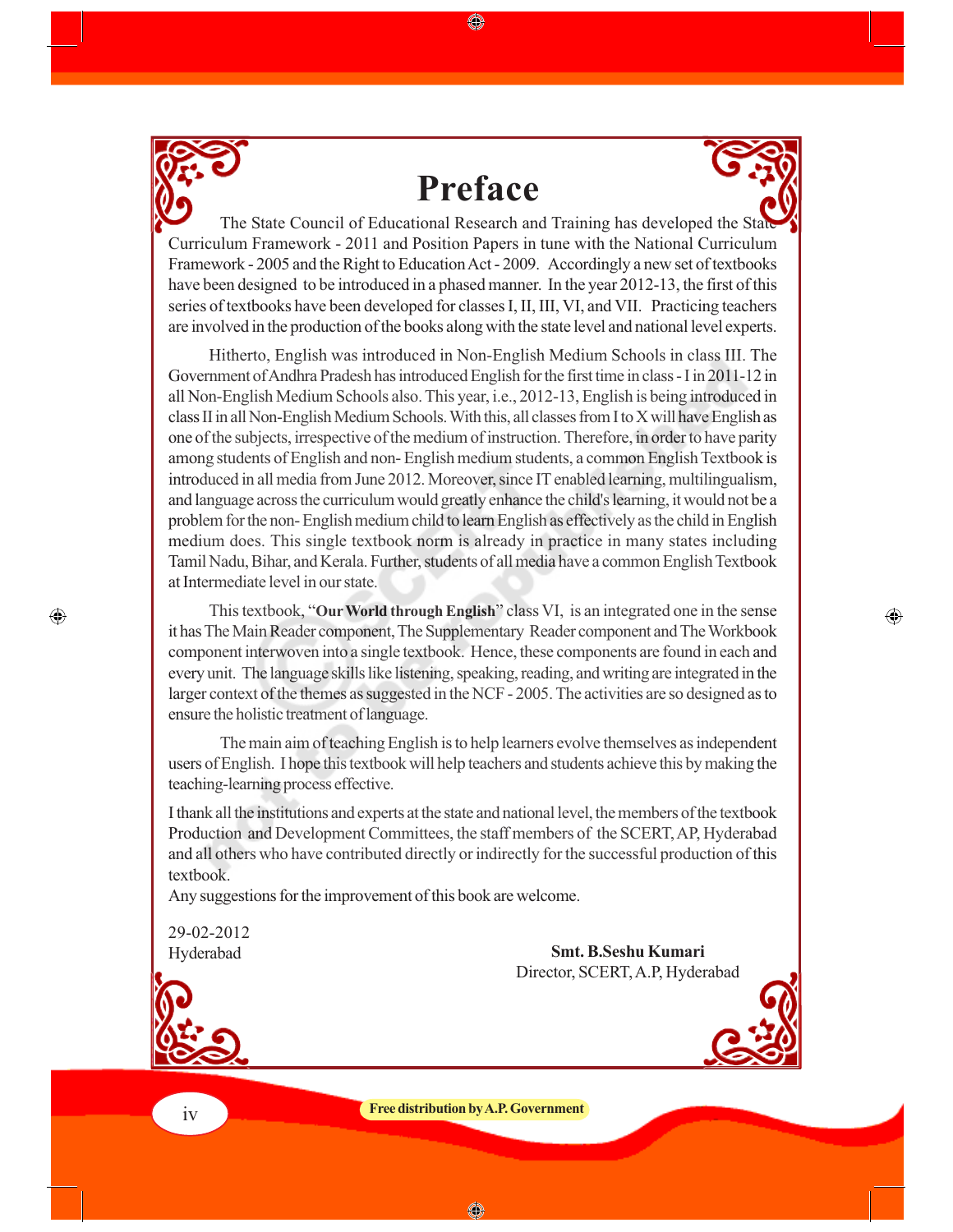### **CONTENTS**

 $\bigcirc\hspace{-0.75mm}\bigcirc$ 

|                   | Unit                                        | <b>Contents</b>                                                                    | <b>Syllabus</b><br><b>Coverage</b> | Page<br>No. |
|-------------------|---------------------------------------------|------------------------------------------------------------------------------------|------------------------------------|-------------|
| 1.                | Reading<br>Poem<br><b>Extensive Reading</b> | Peace and Harmony<br><b>I</b> Want Peace<br>Grand Contest in the Forest            | June-July                          | $1 - 15$    |
| 2.                | Reading<br>Poem<br><b>Extensive Reading</b> | The Lost Casket<br>In the Bazaars of Hyderabad<br>Tyagaraja, the Immortal Musician | Aug                                | 16-29       |
| 3.                | Reading<br>Poem<br><b>Extensive Reading</b> | What Can a Dollar and Eleven Cents Do?<br>A Nation's Strength<br>Wilma Rudolph     | Sept                               | $30 - 46$   |
| 4.                | Reading<br>Poem<br><b>Extensive Reading</b> | An Adventure<br>The Naughty Boy<br><b>Robinson Crusoe</b>                          | Oct-Nov                            | 47-59       |
| 5.                | Reading<br>Poem<br><b>Extensive Reading</b> | Plant a Tree<br>If a Tree Could Talk<br>Children, Speak Up!                        | Nov-Dec                            | $60 - 75$   |
| 6.                | Reading<br>Poem<br><b>Extensive Reading</b> | Rip Van Winkle<br>My Shadow<br>Gulliver's Travels                                  | Dec-Jan                            | 76-89       |
| 7.                | Reading<br>Poem<br><b>Extensive Reading</b> | P.T.Usha, the Golden Girl<br><b>Indian Cricket Team</b><br>Ranji's Wonderful Bat   | Feb                                | 90-107      |
| 8.                | Reading<br><b>Extensive Reading</b>         | Half the Price<br>The Sheik's White Donkey                                         | Mar                                | 108-126     |
| <b>APPENDIXES</b> |                                             |                                                                                    |                                    |             |
|                   | Appendix-I                                  | <b>Texts for Listening</b>                                                         |                                    | 127-133     |
|                   | Appendix-II                                 | A Note to the Teacher                                                              |                                    | 134-139     |
|                   | Appendix-III                                | Expected outcomes at the end of class VI                                           |                                    | 140         |

 $\bigoplus$ 

**Free distribution by A.P. Government** 

 $\bigoplus$ 

 $\bigcirc$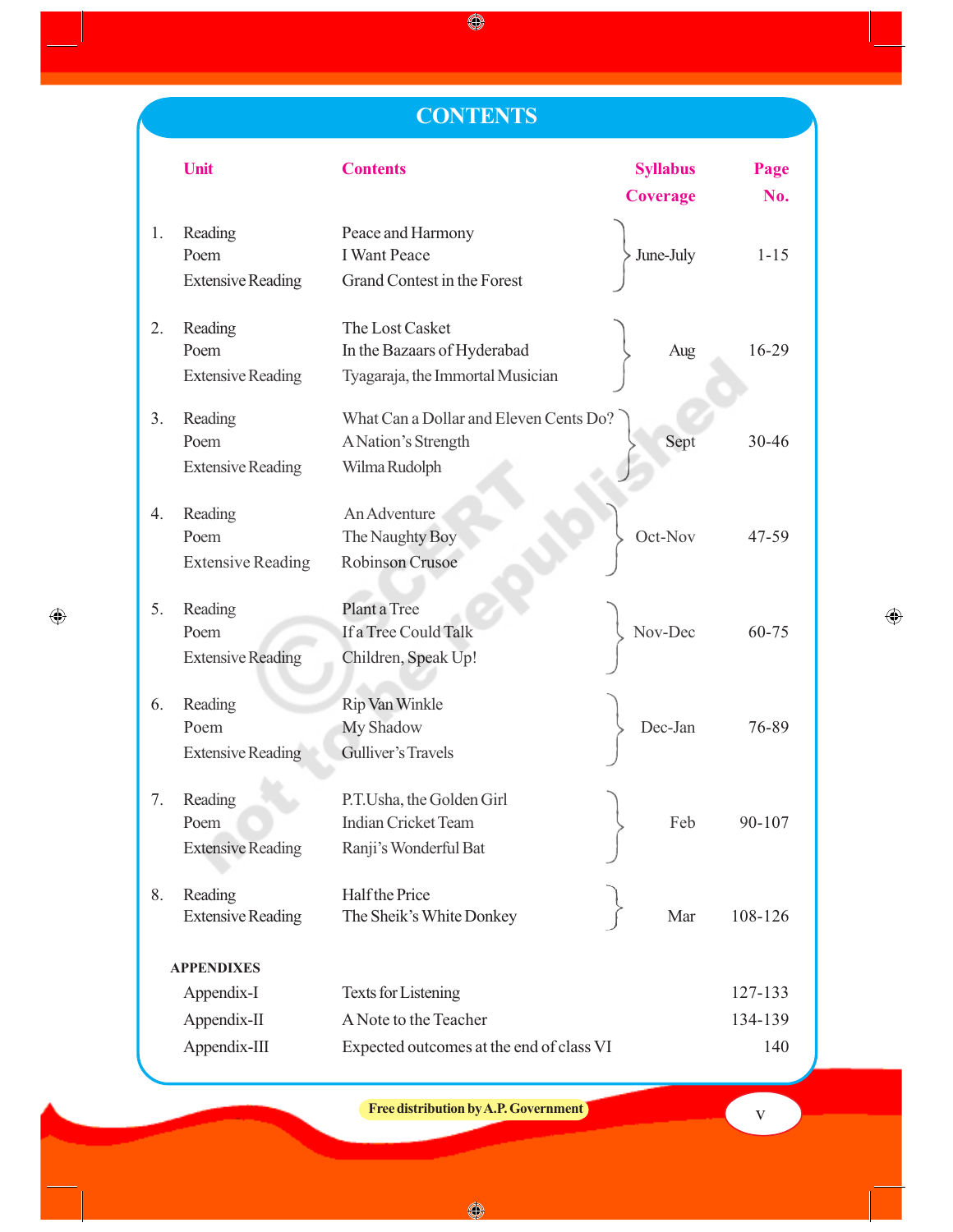

 $\bigoplus$ 



### **Acknowledgements**

◈

The State Council of Educational Research and Training, Andhra Pradesh is most grateful to the following for their valuable contributions in the development of this book - Professor R.K.Agnihotri, Dr.A.L.Khanna, and Dr. K.N.Anandan.

The Council also thanks the following authors, copyright holders for permission to use stories, articles and poems included in this book. *'Half the Price', ' The Sheik's White Donkey',* and *'Plant a Tree'* from English – 400 developed by The English and Foreign Languages University, Hyderabad; *Peace* and *Harmony, Grand Contest in the Forest* from The Hindu (Young World). Ripvan Winckle, NCERT, New Delhi.

It has not been possible to trace the copyright in all the cases. The publishers apologise for any omissions and would be glad to hear from any such unacknowledged copyright holders.



 $\bigoplus$ 

**Free distribution by A.P. Government**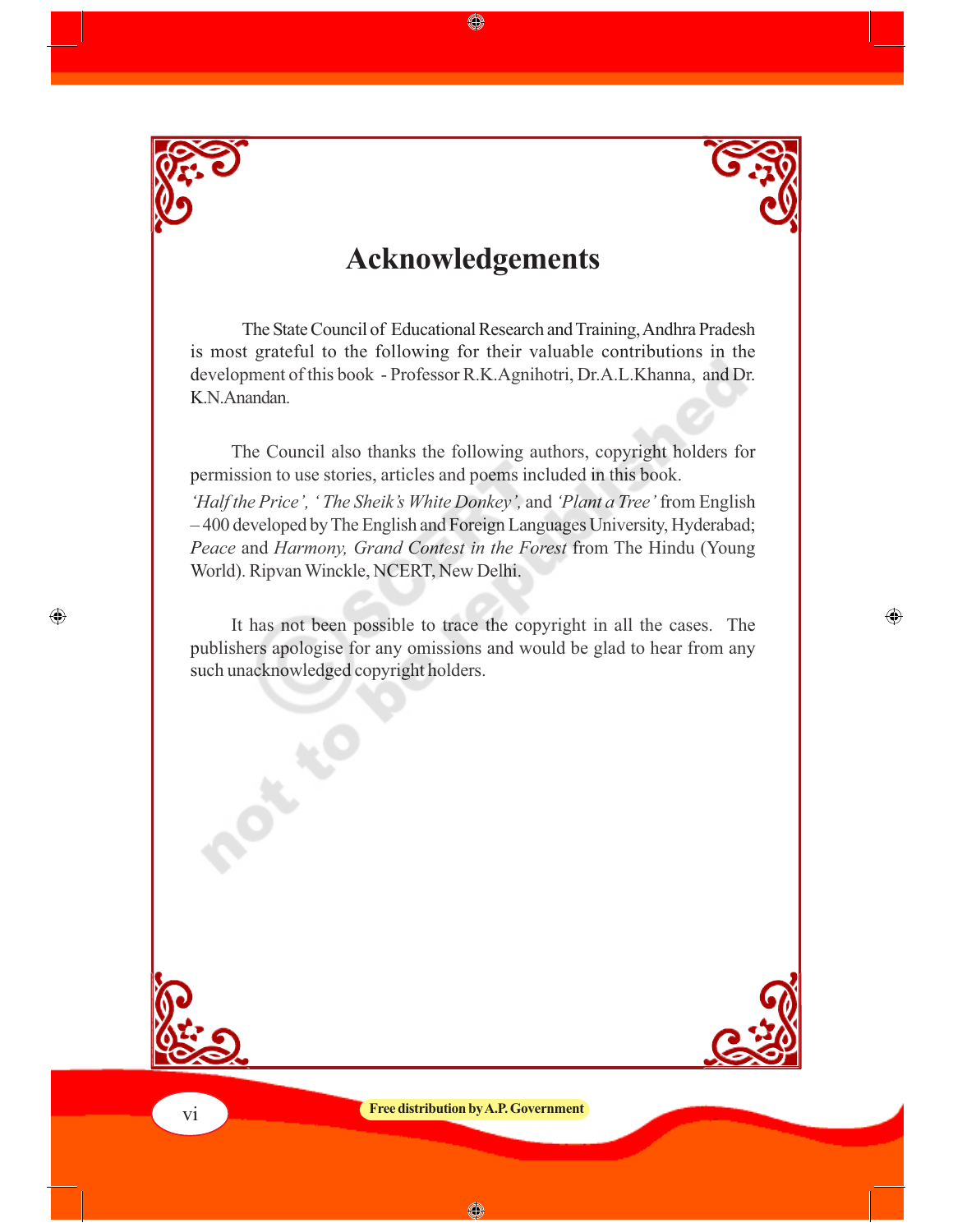

 $\bigoplus$ 

# **OUR NATIONAL ANTHEM**

◈



 $\bigoplus$ 

- *Rabindranath Tagore*

Jana-gana-mana-adhinayaka, jaya he Bharata-bhagya-vidhata. Punjab-Sindh-Gujarat-Maratha Dravida-Utkala-Banga Vindhya-Himachala-Yamuna-Ganga Uchchala-Jaladhi-taranga. Tava shubha name jage, Tava shubha asisa mage, Gahe tava jaya gatha, Jana-gana-mangala-dayaka jaya he Bharata-bhagya-vidhata. Jaya he, jaya he, jaya he, Jaya jaya jaya, jaya he!

### **PLEDGE**

"India is my country. All Indians are my brothers and sisters. I love my country, and I am proud of its rich and varied heritage. I shall always strive to be worthy of it. I shall give my parents, teachers and all elders respect, and treat everyone with courtesy. I shall be kind to animals To my country and my people, I pledge my devotion. In their well-being and prosperity alone lies my happiness."

**Free distribution by A.P. Government** viii

◈